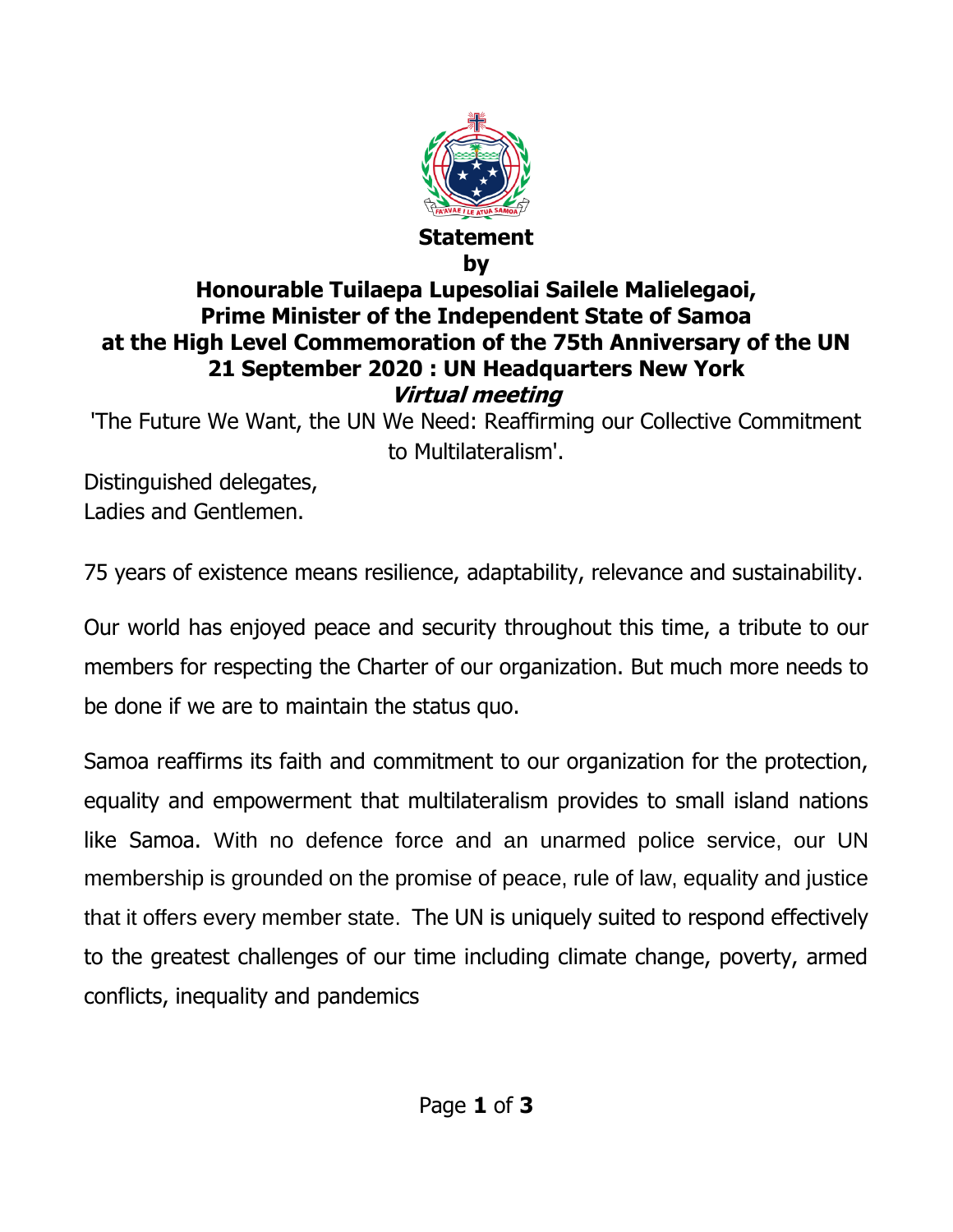The United Nations played a vital role in Samoa's journey as a nation. It began when we graduated from the UN trust territory status to become the first Pacific island nation to gain independence 58 years ago, and the UN has been a trusted partner since.

Samoa joined the UN in 1976 because we wanted to contribute to our organization's goals as a dependable and committed member. We opened the UN multi-country office three years after becoming a UN member state and we now have fifteen (15) offices or representatives of the UN system based in Samoa. We have graduated from LDC status, contributed to peacekeeping efforts, served on boards of UN funds and programmes, and contributed judges and experts to the ICC, UN and the Human Rights treaty bodies. Samoa has joined around 50 UN Conventions with active participation and engagement in the Human Rights, Oceans, Environmental and Disarmament Conventions. We take pride in contributing to the continued recognition of SIDS as a 'special case' for sustainable development, the hosting of the 2014 UN SIDS Conference and the resultant blue print for SIDS sustainable development – the SAMOA Pathway. We have also proactively participated in the many UN reforms that have taken place and continue to provide Pacific and SIDS specific solutions and experiences to multilateral joint effort to guarantee human rights, achieve peace and security, and effectively pursue sustainable development. This is the promised future we want.

## Excellencies,

Samoa is a Christian, Pacific small island developing state with a vision for all Samoans to live quality lives. This vision is underpinned by our unique communal faa-Samoa culture and traditions that are key to our order, stability and security